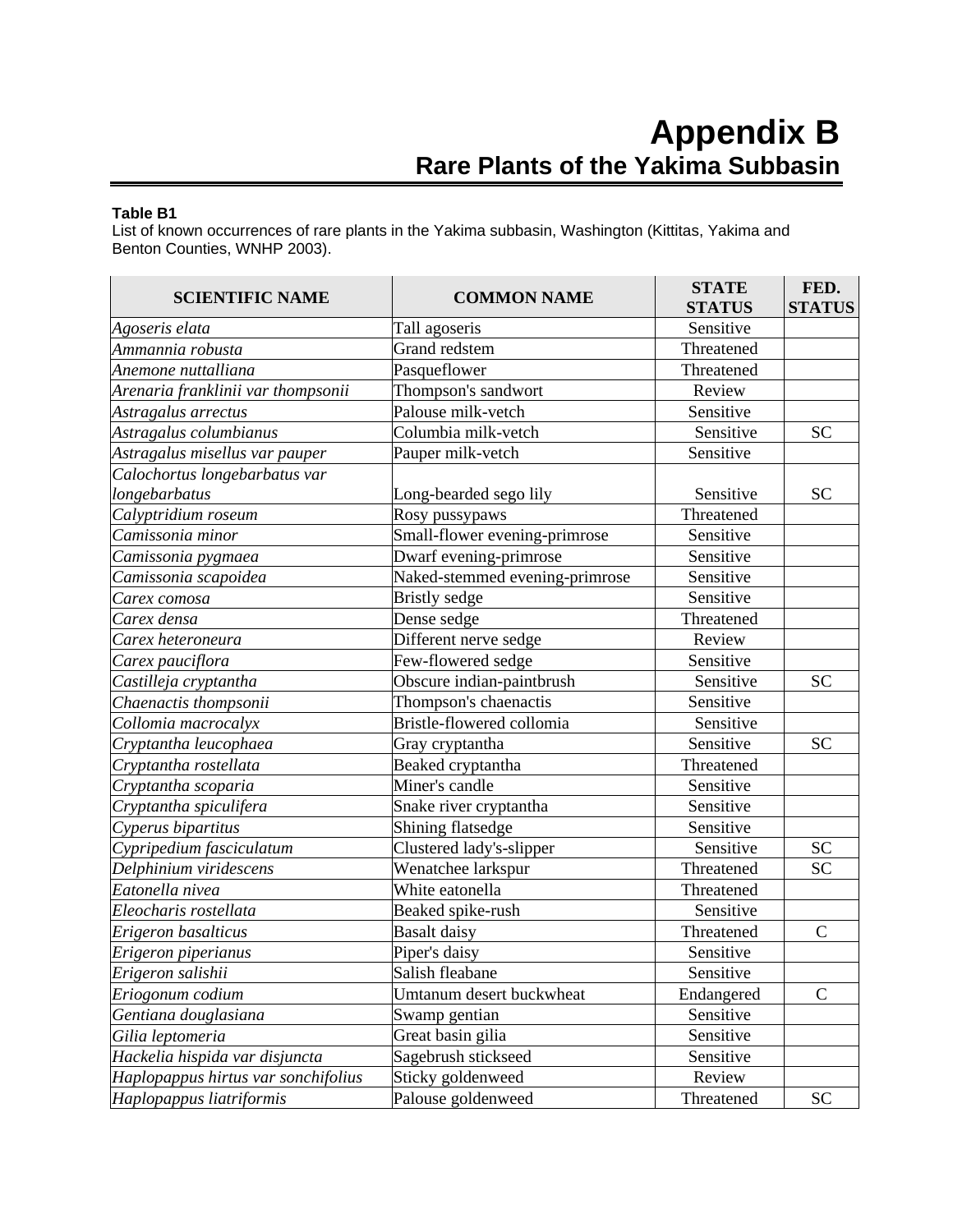| <b>SCIENTIFIC NAME</b>              | <b>COMMON NAME</b>                | <b>STATE</b><br><b>STATUS</b> | FED.<br><b>STATUS</b> |
|-------------------------------------|-----------------------------------|-------------------------------|-----------------------|
| Heterotheca oregona                 | Oregon goldenaster                | Threatened                    |                       |
| Hypericum majus                     | Canadian st. john's-wort          | Sensitive                     |                       |
| Iliamna longisepala                 | Longsepal globemallow             | Sensitive                     |                       |
| Lipocarpha aristulata               | Awned halfchaff sedge             | Threatened                    |                       |
| Lobelia kalmii                      | Kalm's lobelia                    | Endangered                    |                       |
| Loeflingia squarrosa var squarrosa  | Loeflingia                        | Threatened                    |                       |
| Lomatium tuberosum                  | Hoover's desert-parsley           | Sensitive                     | <b>SC</b>             |
| Luzula arcuata                      | Curved woodrush                   | Sensitive                     |                       |
| Mimulus pulsiferae                  | Pulsifer's monkey-flower          | Sensitive                     |                       |
| Mimulus suksdorfii                  | Suksdorf's monkey-flower          | Sensitive                     |                       |
| Montia diffusa                      | Branching montia                  | Sensitive                     |                       |
| Nicotiana attenuata                 | Coyote tobacco                    | Sensitive                     |                       |
| Oenothera caespitosa ssp caespitosa | Cespitose evening-primrose        | Sensitive                     |                       |
| Oenothera flava                     | Long-tubed evening-primrose       | Pos Extirpated                |                       |
| Ophioglossum pusillum               | Adder's-tongue                    | Threatened                    |                       |
| Pedicularis rainierensis            | Mt. rainier lousewort             | Sensitive                     |                       |
| Pediocactus simpsonii var robustior | Hedgehog cactus                   | Review                        |                       |
| Pellaea breweri                     | Brewer's cliff-brake              | Sensitive                     |                       |
| Penstemon eriantherus var whitedii  | Fuzzytongue penstemon             | Sensitive                     |                       |
| Phacelia minutissima                | Least phacelia                    | Endangered                    | <b>SC</b>             |
| Platanthera sparsiflora             | Canyon bog-orchid                 | Threatened                    |                       |
| Poa arctica ssp arctica             | Gray's bluegrass                  | Review                        |                       |
| Potentilla breweri                  | Brewer's cinquefoil               | Threatened                    |                       |
| Rorippa columbiae                   | Persistentsepal yellowcress       | Endangered                    | <b>SC</b>             |
| Rotala ramosior                     | Lowland toothcup                  | Threatened                    |                       |
| Sidalcea oregana var calva          | Wenatchee mountain checker-mallow | Endangered                    | LE                    |
| Silene seelyi                       | Seely's silene                    | Sensitive                     | <b>SC</b>             |
| Sisyrinchium sarmentosum            | Pale blue-eyed grass              | Threatened                    | <b>SC</b>             |
| Spiranthes porrifolia               | Western ladies-tresses            | Sensitive                     |                       |
| Tauschia hooveri                    | Hoover's tauschia                 | Threatened                    | <b>SC</b>             |

## **Federal Status**

Federal Status under the U.S. Endangered Species Act as published in the Federal Register:

- LE = Listed Endangered. In danger of extinction.
- LT = Listed Threatened. Likely to become endangered.
- PE = Proposed Endangered.
- PT = Proposed Threatened.
- C = Candidate species. Sufficient information exists to support listing as Endangered or Threatened.
- SC = Species of Concern. An unofficial status, the species appears to be in jeopardy, but insufficient information to support listing.
- $NL$  = Not Listed. Used when two portions of a taxon have different federal status.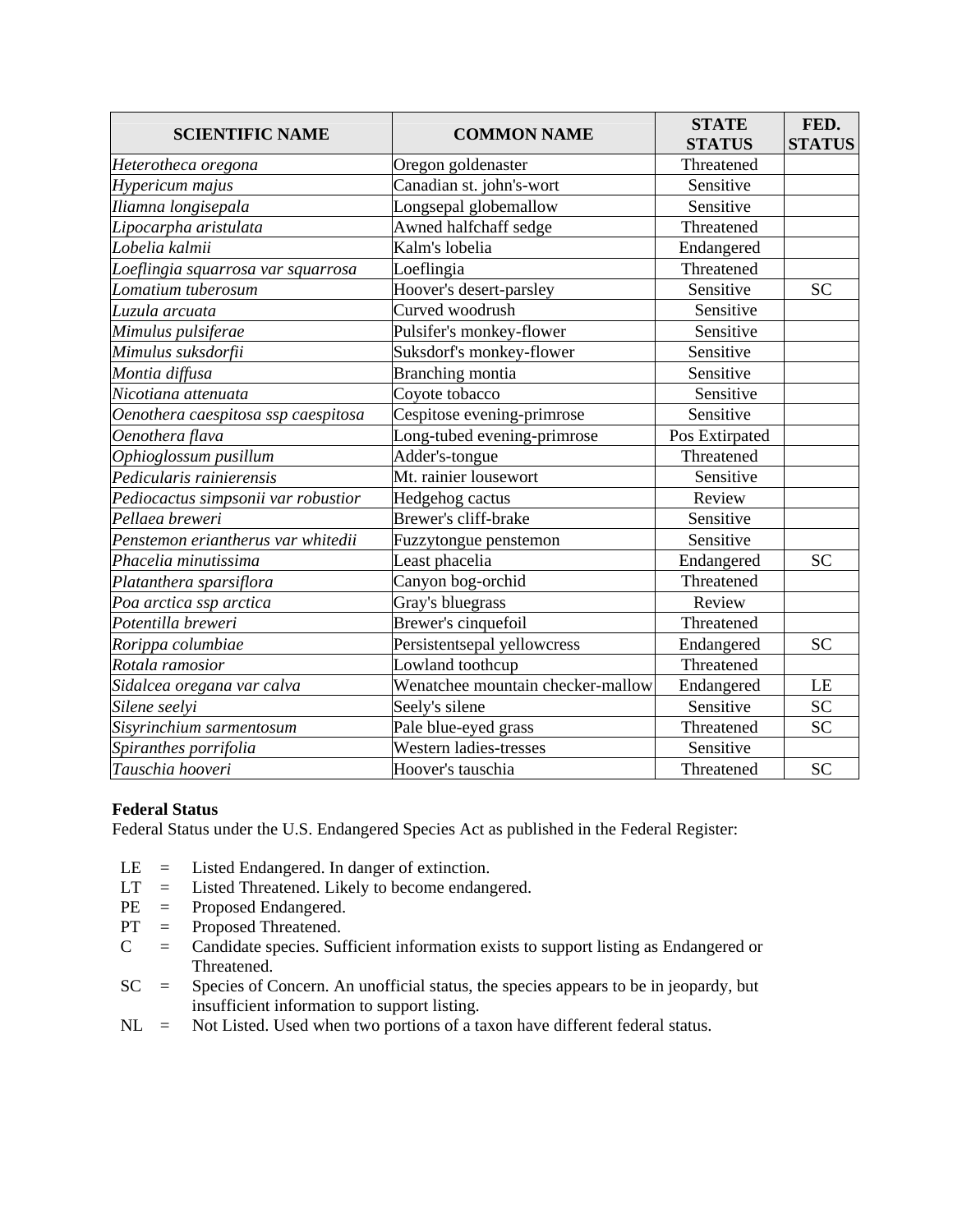## **Table B2**

List of known high-quality or rare plant communities and wetland ecosystems of the Yakima subbasin, Washington (Kittitas, Yakima and Benton Counties, WNHP 2003).

| <b>Scientific name</b>                                   | <b>Common Name</b>                           |  |  |
|----------------------------------------------------------|----------------------------------------------|--|--|
| Abies amabilis -Tsuga mertensiana cover type             | Pacific Silver Fir - Mountain Hemlock Forest |  |  |
| Abies amabilis / Rhododendron albiflorum forest          | Pacific Silver Fir / Cascade Azalea          |  |  |
| Abies amabilis / Vaccinium membranaceum forest           | Pacific Silver Fir / Big Huckleberry         |  |  |
| Abies grandis / Calamagrostis rubescens woodland         | Grand Fir / Pinegrass                        |  |  |
| Abies lasiocarpa - Picea engelmannii cover type          | Subalpine Fir - Engelmann Spruce Forest      |  |  |
| Abies lasiocarpa / vaccinium scoparium forest            | Subalpine Fir / Grouseberry                  |  |  |
| Abies lasiocarpa / xerophyllum tenax forest              | Subalpine Fir / Beargrass                    |  |  |
| Artemisia arbuscula / festuca idahoensis dwarf-          | Low Sagebrush / Idaho Fescue                 |  |  |
| Artemisia arbuscula cover type                           | Low Sagebrush Shrubland                      |  |  |
| Artemisia rigida / poa secunda dwarf-shrub               | Stiff Sagebrush / Sandberg's Bluegrass       |  |  |
| Artemisia rigida cover type                              | Stiff Sagebrush Shrubland                    |  |  |
| Artemisia tridentata / festuca idahoensis shrub          | Big Sagebrush / Idaho Fescue                 |  |  |
| Artemisia tridentata ssp. Wyomingensis / poa             | Wyoming Big Sagebrush / Sandberg's Bluegrass |  |  |
| Artemisia tridentata ssp. Wyomingensis /                 | Wyoming Big Sagebrush / Bluebunch            |  |  |
| Artemisia tridentata ssp. Wyomingensis / stipa           | Wyoming Big Sagebrush / Needle-And-Thread    |  |  |
| Artemisia tripartita / festuca idahoensis shrub          | Threetip Sagebrush / Idaho Fescue            |  |  |
| Artemisia tripartita / pseudoroegneria spicata shrub     | Threetip Sagebrush / Bluebunch Wheatgrass    |  |  |
| Artemisia tripartita / stipa comata shrub herbaceous     | Threetip Sagebrush / Needle-And-Thread       |  |  |
| Chamaecyparis nootkatensis - tsuga mertensiana           | Alaska Yellow-Cedar - Mountain Hemlock       |  |  |
| Chamaecyparis nootkatensis cover type                    | Alaska Yellow-Cedar Forest                   |  |  |
| Deschampsia caespitosa herbaceous vegetation             | <b>Tufted Hairgrass</b>                      |  |  |
| Eriogonum douglasii / poa secunda dwarf-shrub            | Douglas' Buckwheat / Sandberg's Bluegrass    |  |  |
| Eriogonum sphaerocephalum / poa secunda dwarf-           | Rock Buckwheat / Sandberg's Bluegrass        |  |  |
| Eriogonum thymoides / poa secunda dwarf-shrub            | Thyme Buckwheat / Sandberg's Bluegrass       |  |  |
| Grayia spinosa / poa secunda shrubland                   | Spiny Hopsage / Sandberg's Bluegrass         |  |  |
| Krascheninnikovia lanata / poa secunda dwarf-            | Winter-Fat / Sandberg's Bluegrass            |  |  |
| Larix occidentalis cover type                            | <b>Western Larch Forest</b>                  |  |  |
| Low elevation freshwater wetland cb                      | Low Elevation Freshwater Wetland Cb          |  |  |
| Picea engelmannii cover type                             | <b>Engelmann Spruce Forest</b>               |  |  |
| Pinus albicaulis - abies lasiocarpa cover type           | White-Bark Pine - Subalpine Fir Forest       |  |  |
| Pinus albicaulis cover type                              | White-Bark Pine Forest                       |  |  |
| Pinus monticola cover type                               | Western White Pine Forest                    |  |  |
| Pinus ponderosa - pseudotsuga menziesii /                | Ponderosa Pine - Douglas-Fir / Pinegrass     |  |  |
| Pinus ponderosa / symphoricarpos albus                   | Ponderosa Pine - Common Snowberry            |  |  |
| Pinus ponderosa cover type                               | Ponderosa Pine Forest                        |  |  |
| Populus balsamifera ssp. Trichocarpa / salix exigua      | Black Cottonwood / Sandbar Willow            |  |  |
| Pseudotsuga menziesii - abies grandis cover type         | Douglas-Fir - Grand Fir Forest               |  |  |
| Pseudotsuga menziesii - abies lasiocarpa cover type      | Douglas-Fir - Subalpine Fir Forest           |  |  |
| Pseudotsuga menziesii - tsuga heterophylla cover<br>tyne | Douglas-Fir - Western Hemlock Forest         |  |  |
| Purshia tridentata / oryzopsis hymenoides shrubland      | Bitterbrush / Indian Ricegrass               |  |  |